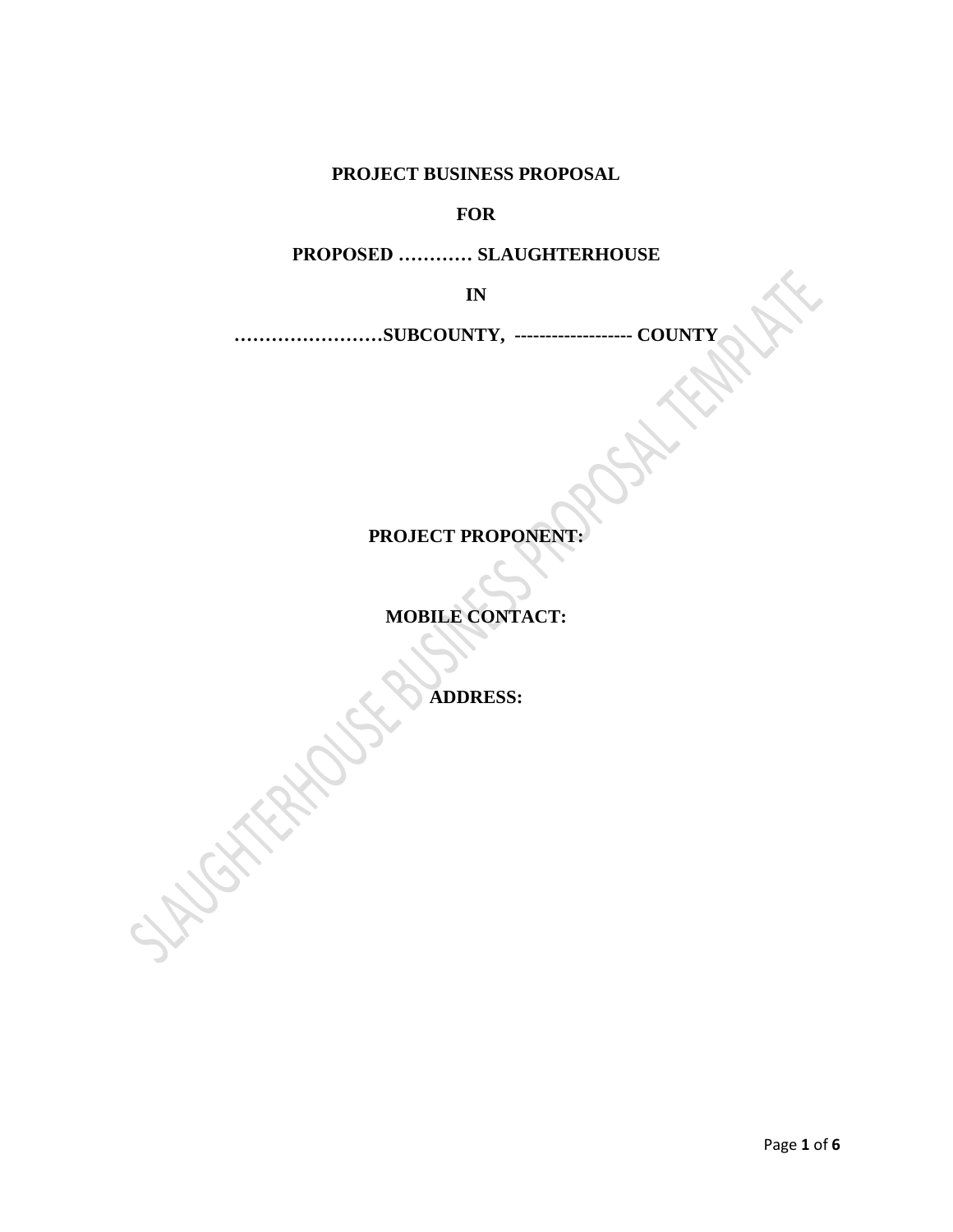### **TABLE OF CONTENTS**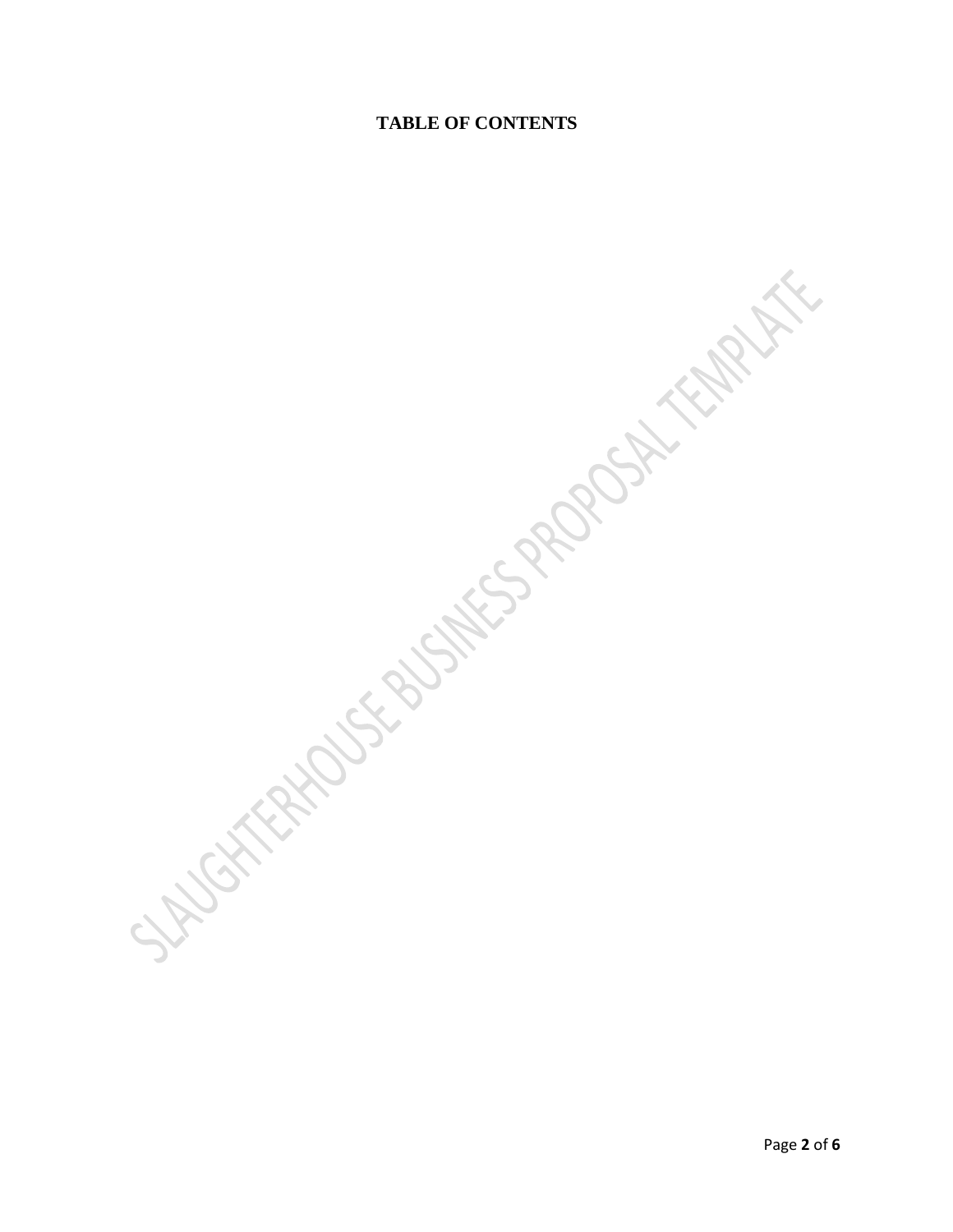#### **Executive Summary**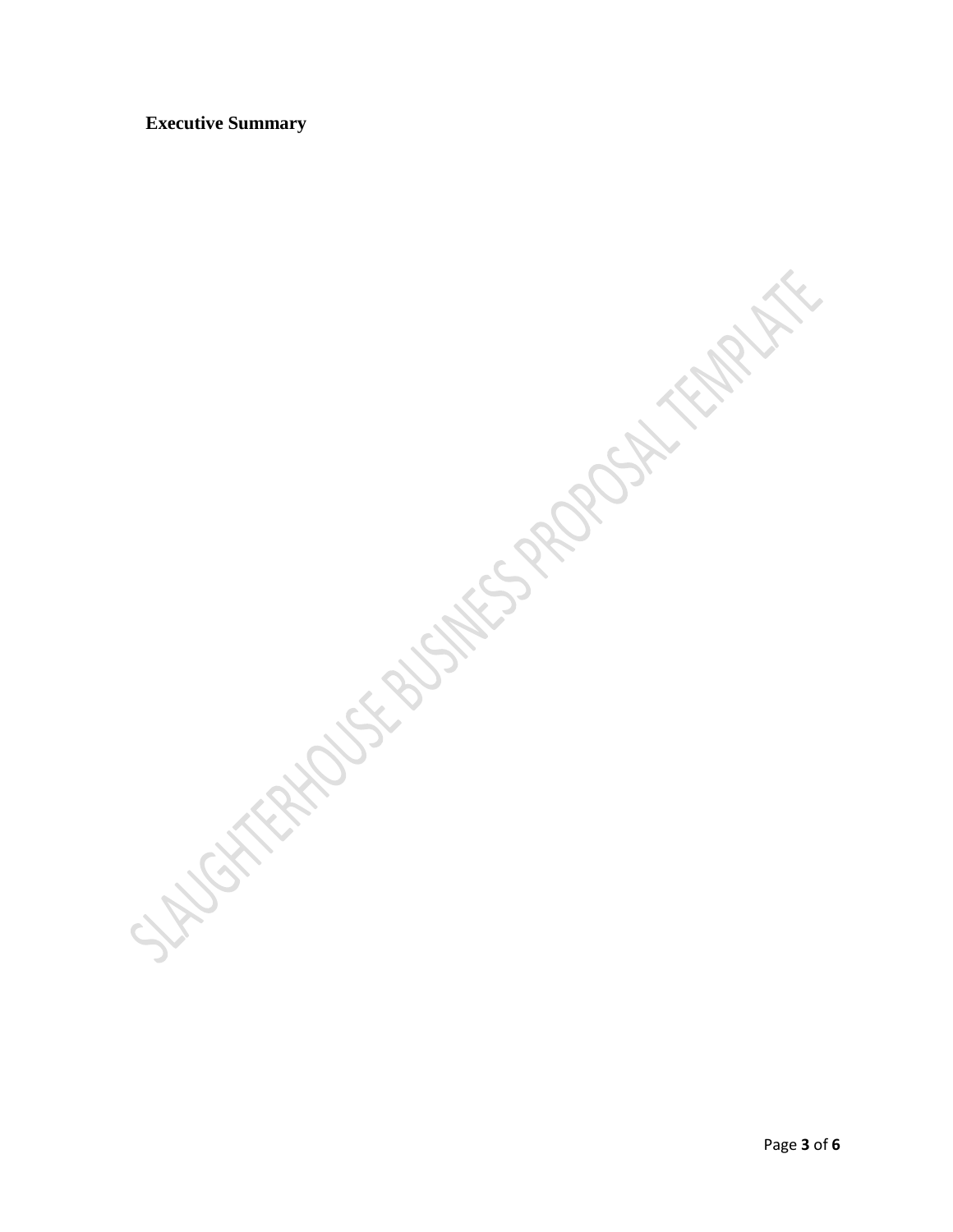**PROJECT PROPOSAL FOR \_\_\_\_\_\_\_\_\_\_\_\_ SLAUGHTERHOUSE IN\_\_\_\_\_\_\_\_\_\_\_\_\_\_\_\_\_ COUNTY**

### **1.0 INTRODUCTION**

*General description of the project area*

### **1.1 PROJECT JUSTIFICATION**

*Why is the project is important? Which gaps is it addressing?*<br> **2.0 PROJECT DESCRIPTION**<br> **2.1 Project proprietors.**<br> *Who owns the project*.<br>
2.2 P-

#### **2.0 PROJECT DESCRIPTION**

#### **2.1 Project proprietors.**

*Who owns the project?*

#### **2.2 Project locality/Site Selection**

*Details of project area and why it was selected*

### **2.3 Capacity**

*What is the slaughterhouse throughput? Which species and where it will be sourced*

#### **2.4 Land Size**

*What is the size of land for the proposed project? Is additional land available if need be? Which ownership documents are availed?*

ROSK

## **2.5 Project Objectives**

*What does the project aim to achieve?*

### **2.6 Source of Slaughter Stock**

*Where will the slaughter stock be sourced?*

#### **2.7 Human Resource Requirement**

*Skilled and semi-skilled slaughterhouse personnel*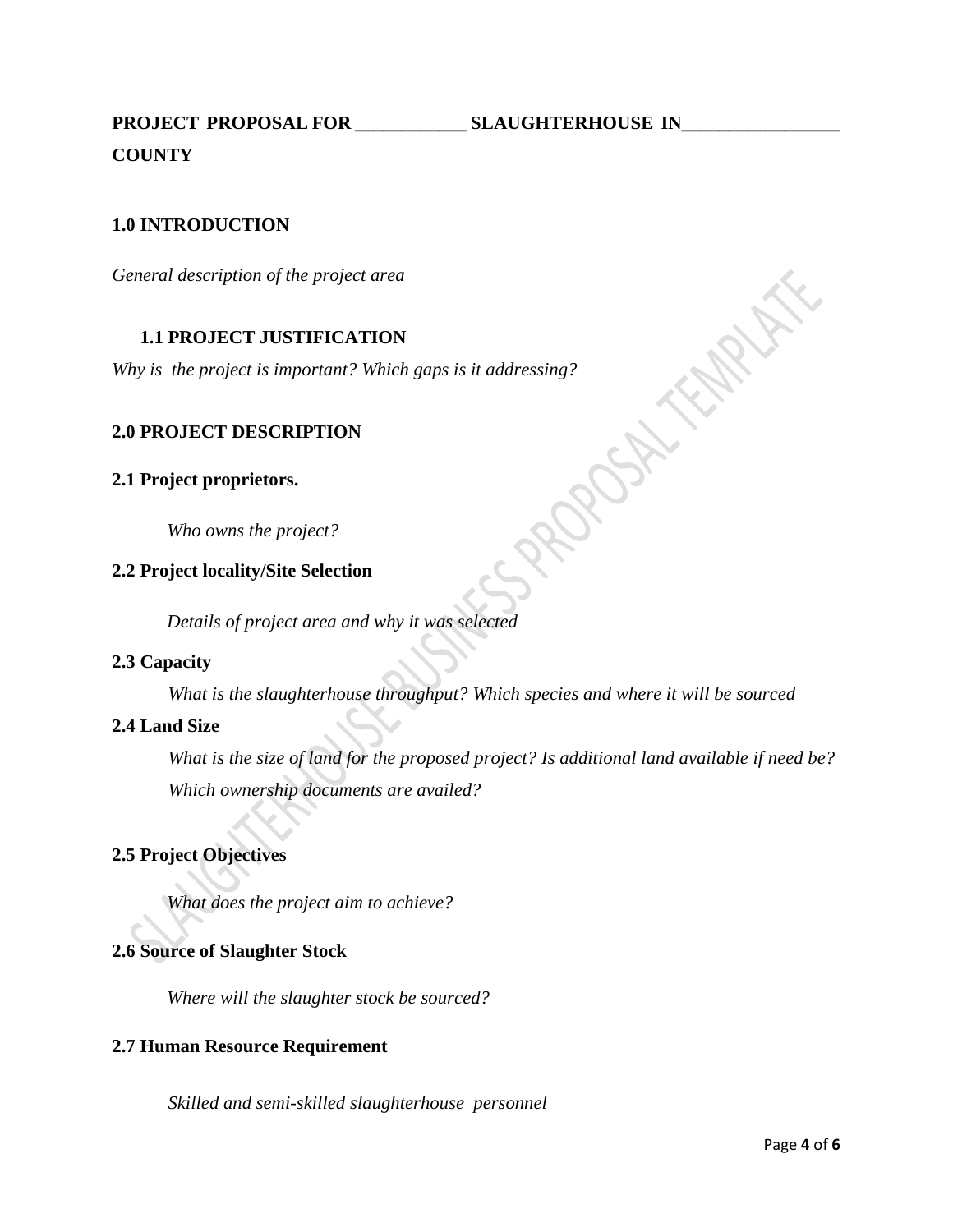## **2.8 Target market for the products and by-products**

*Which is the target market for the meat products, meat by products and non-meat by products?*

# **3.0 SOCIO-ECONOMIC IMPACT OF THE PROJECT**

*Which are the positive and negative impacts of the project to the project area and country in general?*

## **3.1 Proposed mitigation measures to the negative impacts.**

*How will the negative project impacts be addressed?*

## **4.0 PROJECT BUDGET AND RETURNS**

*Project's cost benefit analysis*

**4.1 PROJECT BUDGET** *Cost of the project*

## **4.2 PROJECT RETURNS**

*Expected project benefits to the proprietor, county and Kenya in general*

## **4.3 Estimated Income and Expenditure for the Proponents**

## **4.3.1 Estimated income**

*Details of project's income*

## **4.3.2 Estimated Expenditure**

*Details of project's expenditure.*

# **5.0 REGULATIONS**

*Which are the main laws and regulations governing the industry in Kenya?*

## **6.0 CONCLUSION**

*Justify if the project is worthwhile to undertake.*